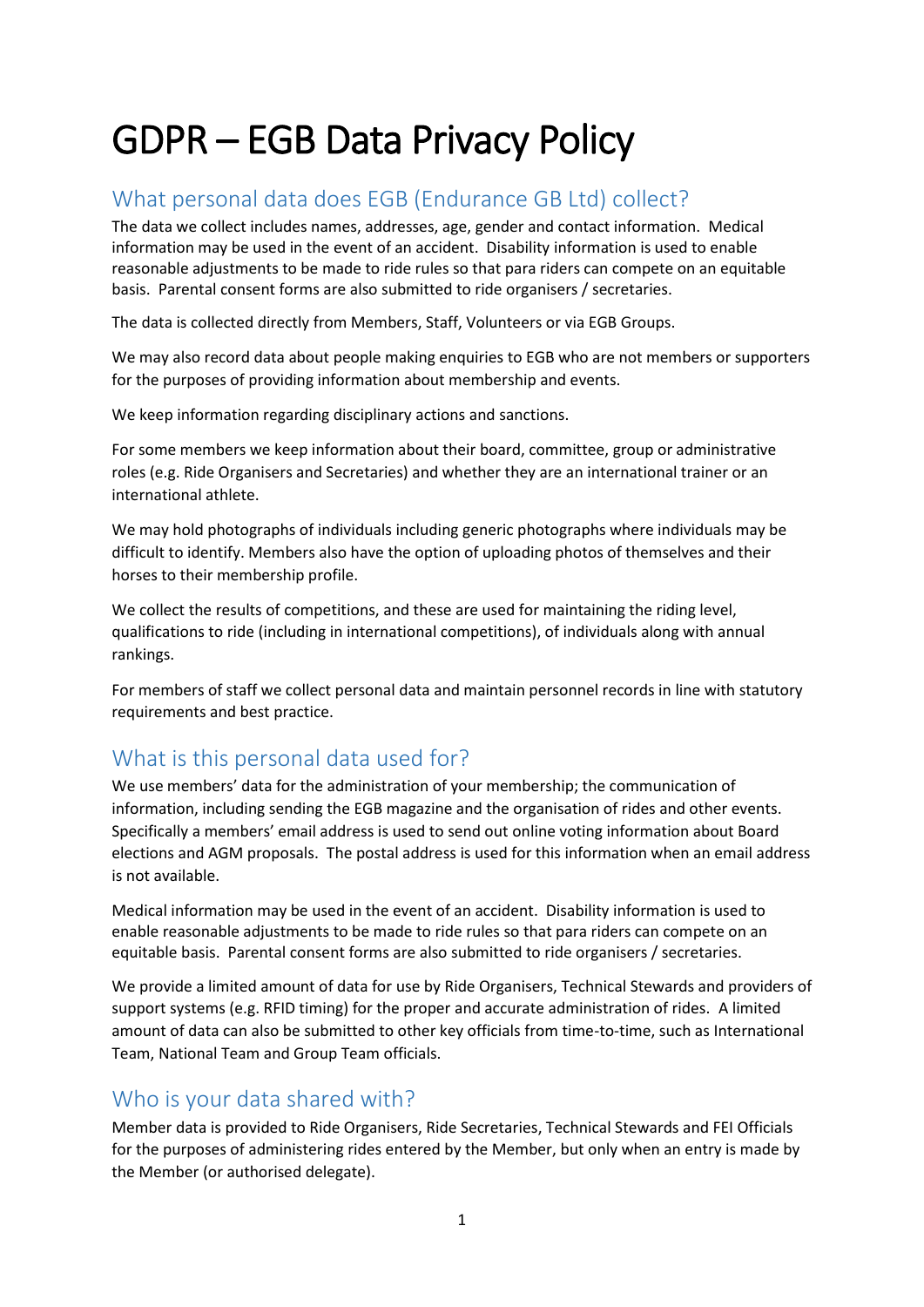Member data is passed to our Card processing providers (currently Stripe) for financial transactions related to ride entries, membership, and other online purchases (e.g., from the online shop)

Membership Lists are sent to the publisher of the printed magazine and rule book for the purpose of distributing Rule Books and the Member Magazine. The publisher deletes this information once the distribution has been made.

Membership Lists are available online to the Local EGB Group to which the Member belongs to allow communication about local events relevant to the Member.

Member and result data is sent to the FEI in relation to International registrations, entries and results.

Provision of results and rankings to other BEF Member bodies.

Results are provided to the EGB Archive database.

Medical information may be passed to the emergency services in the case of an accident.

Disciplinary and safeguarding records may be sent to BEF if relevant to overall equestrian sport. Information is also passed to the BEF if Anti-Doping Regulations are violated. Rider and horse information is passed to the BEF and then onward to the FEI for FEI Competitor Licenses and Passports. Passport information can also be passed to DEFRA.

Entry lists may be given to providers of technical support services (e.g. online and client-based timing and results systems such as HERO and Tawqeet).

#### Where does this data come from?

Member & rider data is sourced directly from the member through online or paper application forms and can be viewed and amended online by the member or by request to the EGB office.

International competition data may be obtained from the FEI.

Information about Overseas Riders eligibility to compete in the UK (NoCs) is obtained (via the Member) from Other National Competiton Organisations.

Result information provided by Ride Organiser/Secretaries and Technical Stewards.

Disciplinary and safeguarding information from other BEF Member bodies.

Membership of other BEF Member bodies.

#### How is your data stored?

Most of our data, including our main database, is stored in a secure database hosted in "the cloud" using Google Cloud Platform in compliance with the GDPR.

Information for Ride Organisers and Technical Stewards is usually provided via spreadsheets which are held locally and destroyed when they are no longer required. Guidance has been issued to Ride Organisers and Technical Stewards on the safe storage of personal data.

Documents are normally in Microsoft Word or Excel format and are increasingly stored in Microsoft OneDrive which is GDPR compliant.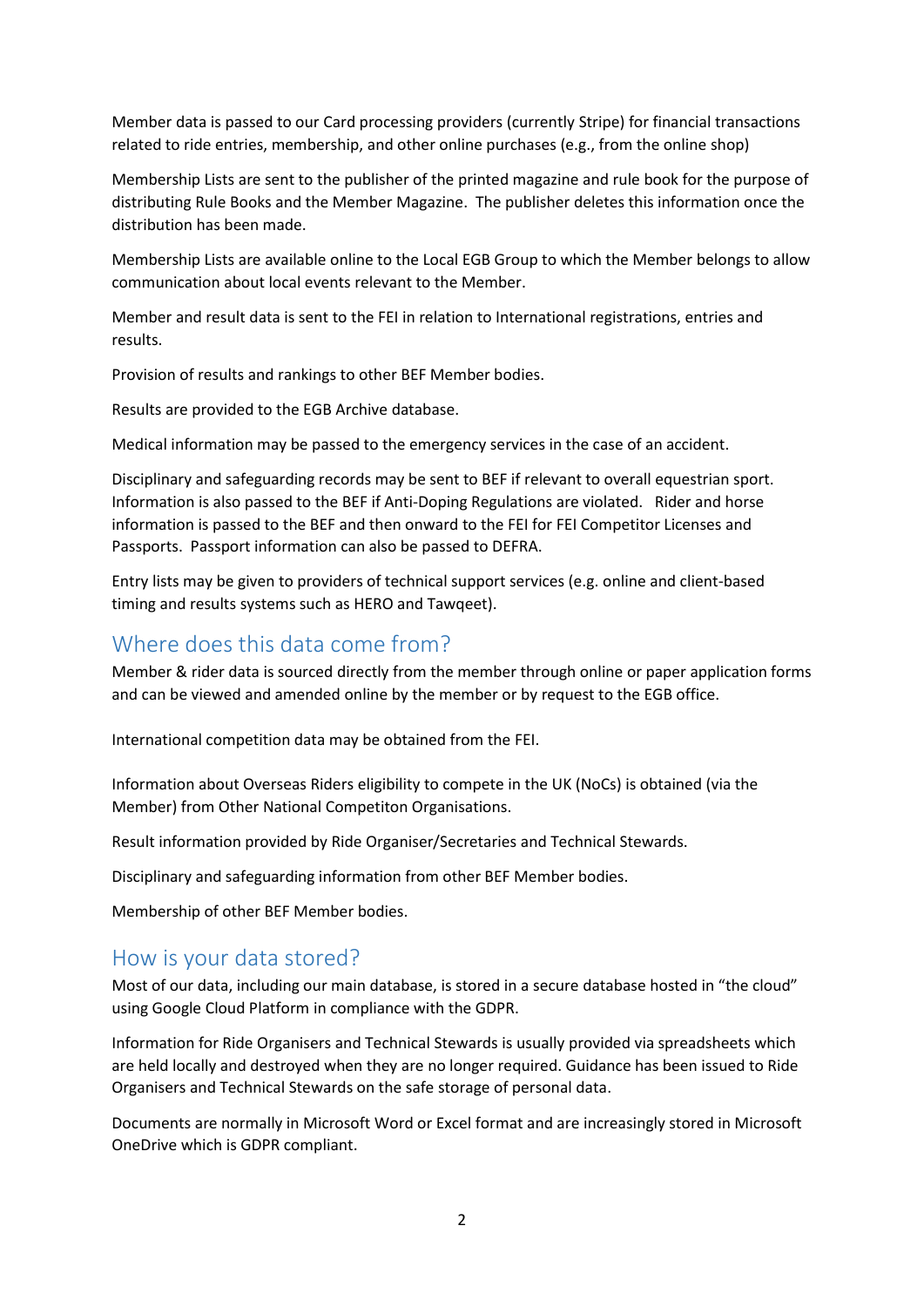Emails by the EGB Board, its Officers and the EGB Office are sent and received using Microsoft Office 365 which is GDPR compliant. Most volunteers use their own personal accounts.

The remainder of our data is kept in the form of written documents stored in our Abbey Park offices.

# Who is responsible for ensuring compliance with the relevant laws and regulations?

Under the GDPR (General Data Protection Regulation) we do not have a [statutory requirement to](https://ico.org.uk/for-organisations/guide-to-the-general-data-protection-regulation-gdpr/accountability-and-governance/data-protection-officers/)  [have a Data Protection Officer.](https://ico.org.uk/for-organisations/guide-to-the-general-data-protection-regulation-gdpr/accountability-and-governance/data-protection-officers/) The person who is responsible for ensuring EGB discharges its obligations under the GDPR is the Executive Officer [\(enquiries@endurancegb.co.uk\)](mailto:enquiries@endurancegb.co.uk). The Executive Officer is the person responsible for maintaining a log of data breaches and notifying the ICO and any members affected as necessary, in accordance with our legal obligations.

# Who has access to your data?

Members of staff of EGB have access to members' data in order for them to carry out their legitimate tasks for the organisations, such as responding to enquiries from those members.

Members of committees, the board of EGB and the local EGB Group to which the member belongs will be given access to this data for any legitimate purpose to do with their roles as officers of the organisation or members of their committees, but will not be free to pass it on to any other organisation.

Ride Organisers/Secretaries and Technical Stewards are sent the limited [information necessary](http://www.ebu.co.uk/gdpr/privacy-policy#shared) for them to accurately and safely administer rides.

Sub-contractors of EGB may be given access to data for specific tasks, such as mailing copies of EGB magazine on our behalf. They are not allowed to use it for any other purpose.

# What is the lawful basis for collecting this data?

EGB collects personal data that is necessary for the purposes of its *legitimate interests* as a membership organisation and as the authority of an internationally recognised and regulated, competitive sport.

For some data, such as that relating to financial matters, the basis for its collection and retention is to comply with our legal obligations.

Similarly, personnel data is kept in compliance with our legal obligations.

#### How you can check what data we have about you?

If you want to see the basic membership data we hold about you, you can sign in to your account on The EGB Website by going t[o Sign In](https://egb.myclubhouse.co.uk/SignIn?returnUrl=/) and then go t[o your profile.](https://egb.myclubhouse.co.uk/UserPage) There you can also update most of your details.

You can view your entire competition history in the EGB Archive, available by signing into your account (see above) and then go to **EGB Archive**.

You can contact us with a "Subject Access Request" if you want to ask us to provide you with any other information we hold about you. If you are interested in any aspects, specifying them will help us to provide you with what you need quickly and efficiently. We are required to provide this to you within 30 days.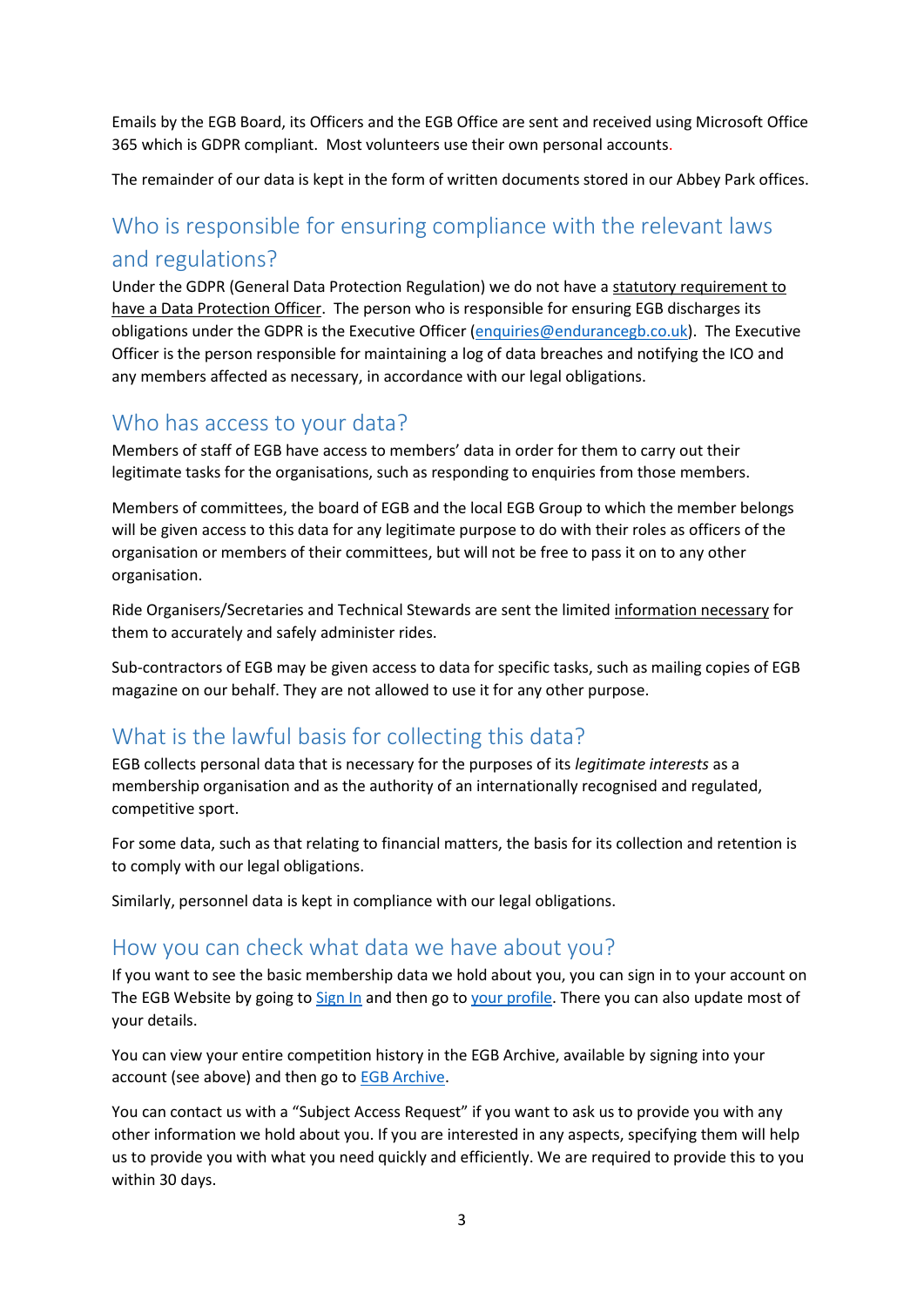There is not usually a fee for this, though we can charge a reasonable fee based on the administrative cost of providing the information if a request is manifestly unfounded or excessive, or for requests for further copies of the same information.

#### Does EGB collect any "special" data?

The GDPR refers to sensitive personal data as "special categories of personal data".

Medical information may be held when provided by a rider, in confidence, and used in the event of an accident. Disability information maybe held and is used to enable reasonable adjustments to be made to ride rules, so that para riders can compete on an equitable basis.

Parental consent forms are also submitted to ride organisers / secretaries.

We also hold information on whether each member is a UK Citizen as it is a requirement of the FEI that any person who is not a UK Citizen has permission from their National Organising Committee to complete in National Competitions in the UK.

#### How can you ask for data to be removed, limited or corrected?

There are various ways in which you can limit how your data is used:

• You could maintain your EGB membership with your correct name but with limited contact details. However, we do need to have at least one method of contacting you. You could, for example, simply maintain an up-to-date email address, but of course this would limit what we are able to provide you with in the way of written information, so you would not be able to get the EGB magazine in printed form or any other member benefits that require a mailing address.

• You do not need to provide us with your date of birth unless you wish to enter age-limited (Young, Junior or Veteran) classes or gain concessions based on age.

• You may choose not to receive information emails from the EGB sponsors. Note: Your email address is NOT provided to third parties, on very rare occasions we send the emails on their behalf.

• Any of these options can be implemented by [signing in](https://egb.myclubhouse.co.uk/SignIn?returnUrl=/) to your account on the EGB website and then go t[o your profile](https://egb.myclubhouse.co.uk/UserPage) and editing your record there, either to correct erroneous data or to delete information you do not wish us to have. If you need any assistance with this, you may contact the Office a[t enquiries@endurancegb.co.uk.](mailto:enquiries@endurancegb.co.uk)

• You may ask that any photograph of you that appears on the website be deleted by contacting the Office a[t enquiries@endurancegb.co.uk.](mailto:enquiries@endurancegb.co.uk)

#### How long we keep your data for, and why?

We normally keep members' data after their membership lapses. This is because we find members sometimes later wish to re-join (occasionally after several decades) and if we no longer had their records we would be unable to re-instate their correct competitive level, which would be unfair both to the member concerned and other members against whom they are competing. However, we will delete any former member's contact details entirely and will comply with a right to be forgotten on request.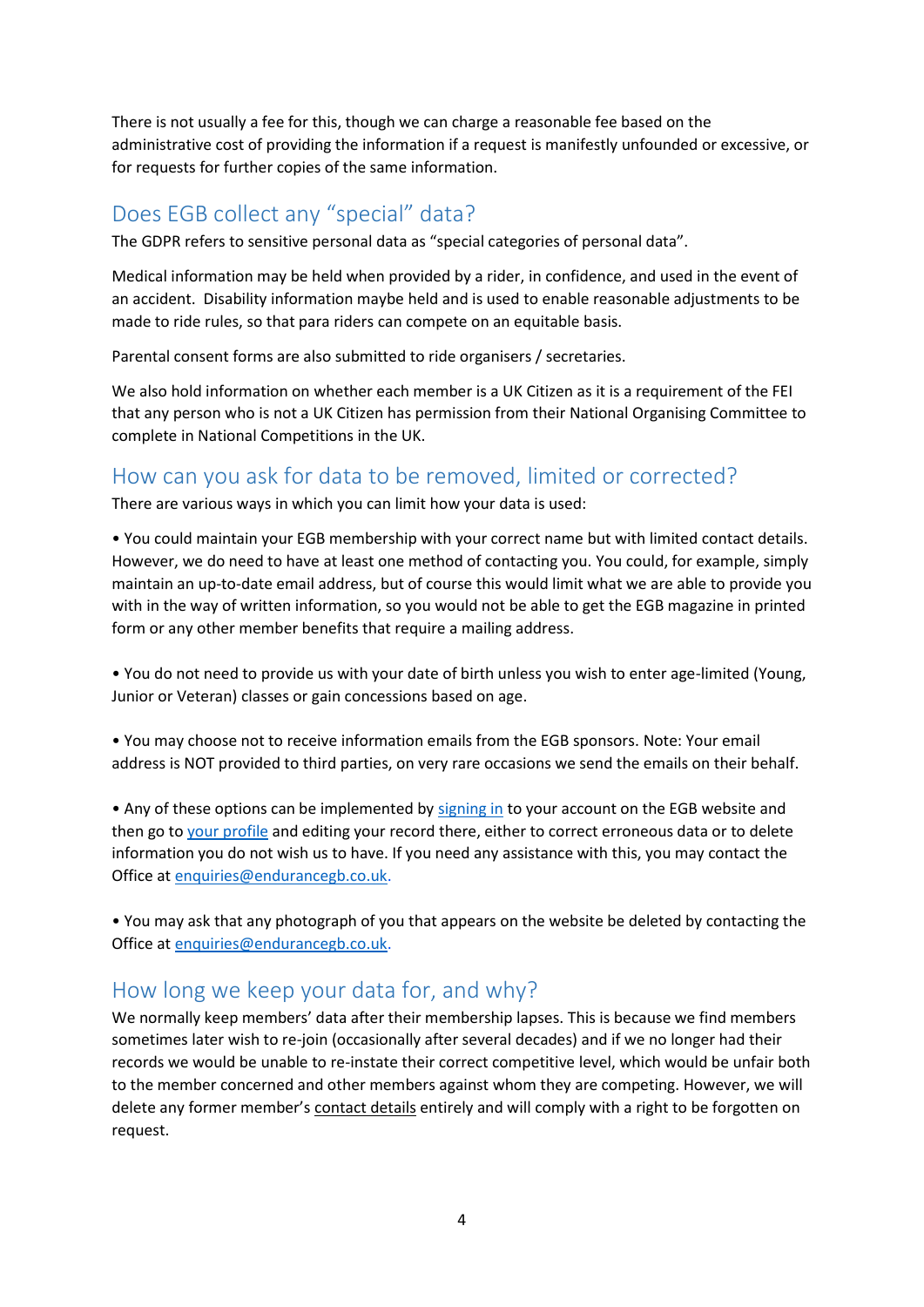Since underlying statistical data, like results, continues to be necessary in relation to the purpose for which it was originally collected and processed, results from events are not deleted although they will no longer be attributed to a member who does not want their data to be kept. (i.e. removed from the online Archive)

Historical ranking lists and prize lists are required for archiving purposes and names cannot be removed from them. Similarly, archived news articles, whether on the website, or in EGB's magazines (both printed and online), will not usually be deleted.

Other data, such as that relating to accounting or personnel matters, is kept for at least the legally required or recommended period – 7 years for financial transactions, 12 years after the final benefit for staff pensions.

### What happens if a member dies?

We normally keep members' information after they die and show their achievements in various annual and all-time rankings, such as distance awards. If requested by their next-of-kin to delete it, we will do so on the same basis as [when requested to remove data by a former member.](http://www.ebu.co.uk/gdpr/privacy-policy#howlong)

# Can you download your data to use it elsewhere?

We have no specific facilities to download your data, but will assist members in legitimate situations, for example where proof of experience is required by another National Organising Committee. Please contact the office on [office@endurancegb.co.uk](mailto:office@endurancegb.co.uk) with such requests.

# What Cookies Do We Use?

Our website uses cookies. A cookie is a file containing an identifier (a string of letters and numbers) that is sent by a web server to a web browser and is stored by the browser. The identifier is then sent back to the server each time the browser requests a page from the server. Cookies may be either "persistent" cookies or "session" cookies:

- A persistent cookie will be stored by a web browser and will remain valid until its set expiry date, unless deleted by the user before the expiry date
- A session cookie will expire at the end of the user session, when the web browser is closed.

Cookies do not typically contain any information that personally identifies a user, but personal information that we store about you may be linked to the information stored in and obtained from cookies. We use both session and persistent cookies on our website. These cookies are essential to the operation of the system.

#### Google Analytics

Collect information how visitors use our site. We use the information to compile reports and to help us improve the site. The cookies collect information in an anonymous form, including the number of